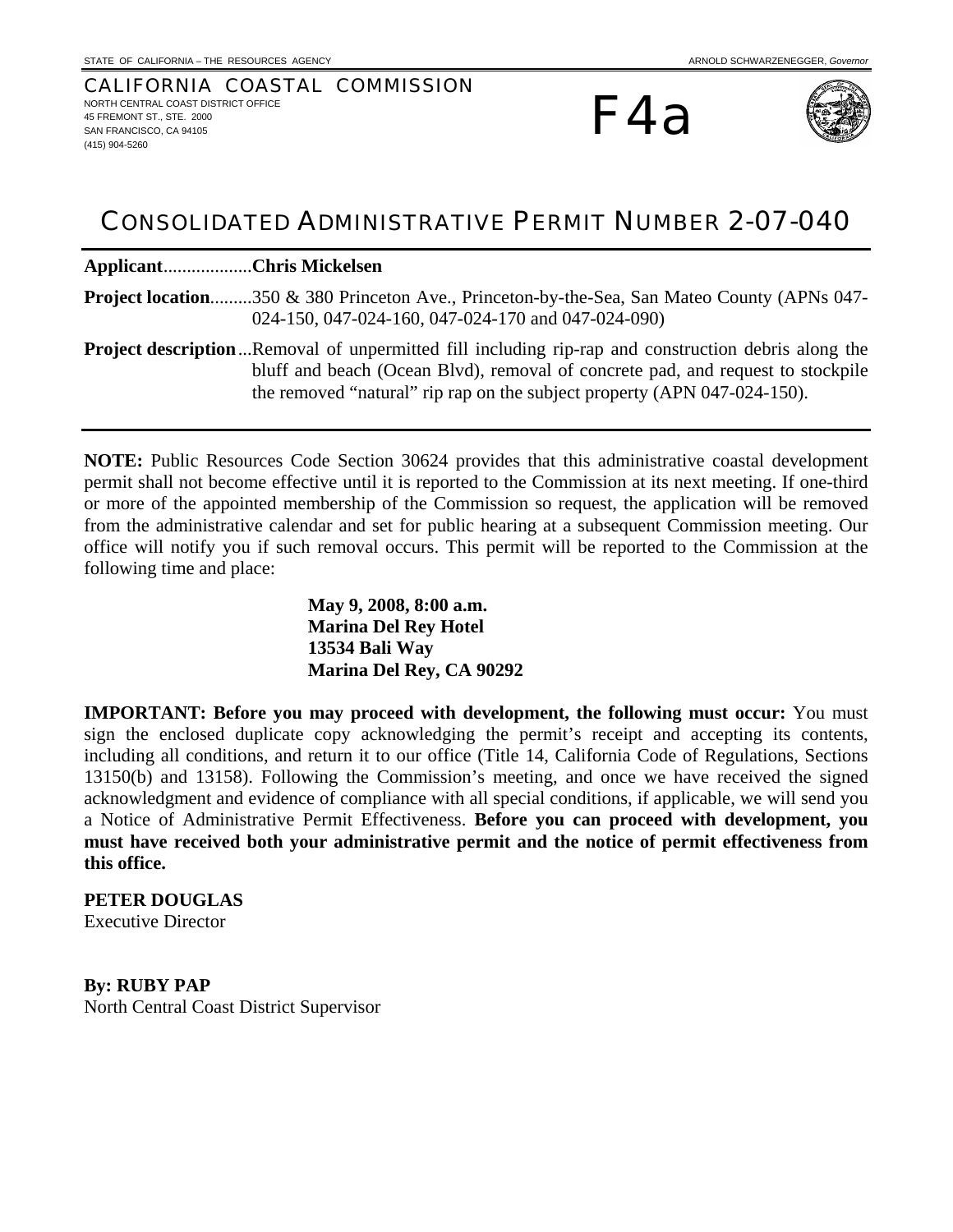**EXECUTIVE DIRECTOR'S DETERMINATION:** THE FINDINGS FOR THIS DETERMINATION, AND FOR ANY SPECIAL CONDITIONS, APPEAR BELOW.

## **ADMINISTRATIVE PERMIT CONTENTS**

| VI. Exhibits                    |  |
|---------------------------------|--|
| Exhibit 1: Project Location Map |  |
| Exhibit 2: Project Plans        |  |

# **I. STANDARD CONDITIONS**

- **1. Notice of Receipt and Acknowledgment.** The permit is not valid and development shall not commence until a copy of the permit, signed by the Permittee or authorized agent, acknowledging receipt of the permit and acceptance of the terms and conditions, is returned to the Commission office.
- **2. Expiration.** If development has not commenced, the permit will expire two years from the date on which the Commission voted on the application. Development shall be pursued in a diligent manner and completed in a reasonable period of time. Application for extension of the permit must be made prior to the expiration date.
- **3. Interpretation.** Any questions of intent or interpretation of any condition will be resolved by the Executive Director or the Commission.
- **4. Assignment.** The permit may be assigned to any qualified person, provided assignee files with the Commission an affidavit accepting all terms and conditions of the permit.
- **5. Terms and Conditions Run with the Land.** These terms and conditions shall be perpetual, and it is the intention of the Commission and the Permittee to bind all future owners and possessors of the subject property to the terms and conditions.

### **II. SPECIAL CONDITIONS**

**1. Approved Project.** Subject to these standard and special conditions, the approved project is to remove all unpermitted fill including rip rap and construction debris along the bluff and beach (Ocean Boulevard), to remove a concrete pad, and stockpile the removed "natural" rip rap (no construction debris) on the subject property (APN 047-024-150) for up to one year as shown on Plan C-1 (Sigma Prime Geosciences) dated 2-7-08 (exhibit 2). The project also includes the incorporation of water quality best management practices as shown on Plan C-2 (Sigma Prime Geosciences) dated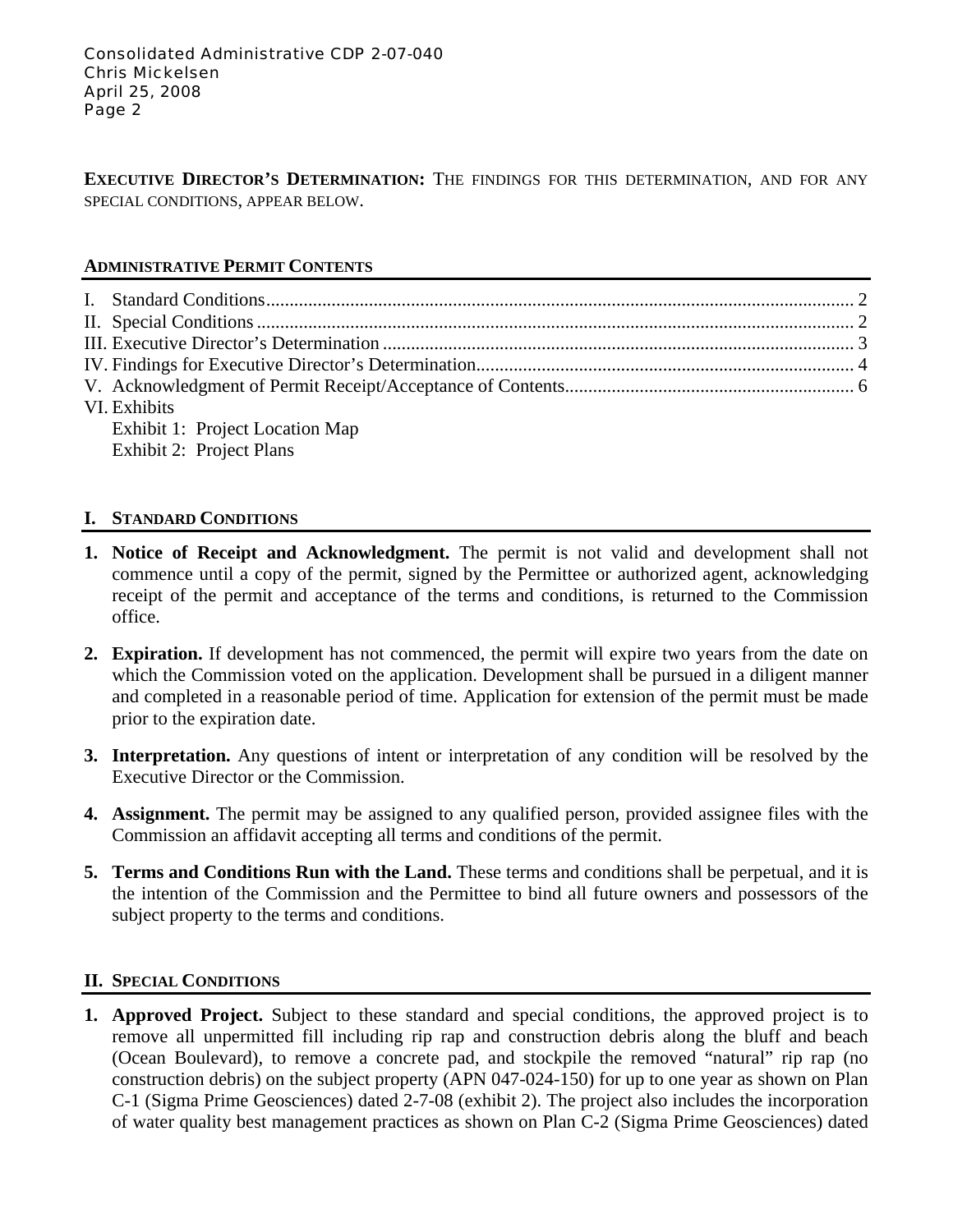2-7-08. No new shoreline protection is authorized by this permit. **This approved project shall be completed within 90-days of approval.**

- **2. Removal Method.** As proposed by the applicant, all rip-rap shall be excavated from the blufftop above using a CAT excavator. Rip-rap located within the tidal zone shall be removed during periods of low tide only. Any rip-rap from the subject property or adjacent neighboring properties that falls onto the beach during or after removal shall be cleaned up immediately and stockpiled or disposed of properly.
- **3. Inspection by Commission staff engineer.** Upon completion of removal activities stipulated in Special Condition numbers 1 and 2, the Permittee shall contact the Commission staff engineer for an on-site inspection to ensure that all unpermitted fill is removed to native soil. The Permittee shall comply with any additional removal required by the Commission staff engineer, consistent with Special Condition No. 1.
- **4. Submittal of "as-removed plans".** Upon completion of removal activities and after the Commission staff engineer inspection stipulated in Special Condition no. 3, the Permittee shall submit to the Executive Director "as-removed plans" for review and approval. The "as removed plans" shall be prepared by a licensed surveyor and shall include before removal and after removal photographs. The "as removed plans" shall be submitted within 30 days after completion of removal activities and after the Commission staff engineer inspection stipulated in Special Condition No. 3.
- **5. Erosion control/water quality measures.** As proposed, the Permittee shall incorporate the best management practices stipulated on Sheet C-2 (Sigma Prime Geosciences) dated 2-7-08 to ensure no chemicals, materials, and debris enter the waters of Princeton Harbor.
- **6. Stockpiling.** Rip rap may be stockpiled on the property for a period up to October 15, 2008, after which time it shall be removed from the property and disposed of in an authorized facility. Rip rap shall be stockpiled at least 20-feet from the new bluff edge as indicated on Sheet C-1, 10-feet beyond the drip line of all trees on the property. If the bluff erodes to within 10-feet of the rip rap, then the rip rap shall be moved back to maintain the 20-foot setback.
- **7. Dispose of other debris in a timely manner in an authorized location.** As proposed, all concrete, bricks, other man-made materials, and soils placed behind the rip rap wall shall be transported offsite for recycling or disposal in an authorized location. These materials may be temporarily stockpiled on an impermeable barrier on the subject property for a period not exceed 30-days as shown on Sheet C-1 (Sigma Prime Sigma Prime Geosciences) dated 2-7-08 (exhibit 2).

### **III. EXECUTIVE DIRECTOR'S DETERMINATION**

The Executive Director hereby determines that the proposed development is a category of development that qualifies for approval by the Executive Director through the issuance of an administrative permit (Public Resources Code Section 30624). Subject to Standard and Special Conditions as attached, said development is in conformity with the provisions of Chapter 3 of the Coastal Act of 1976, and will not have any significant adverse effects on the environment within the meaning of the California Environmental Quality Act.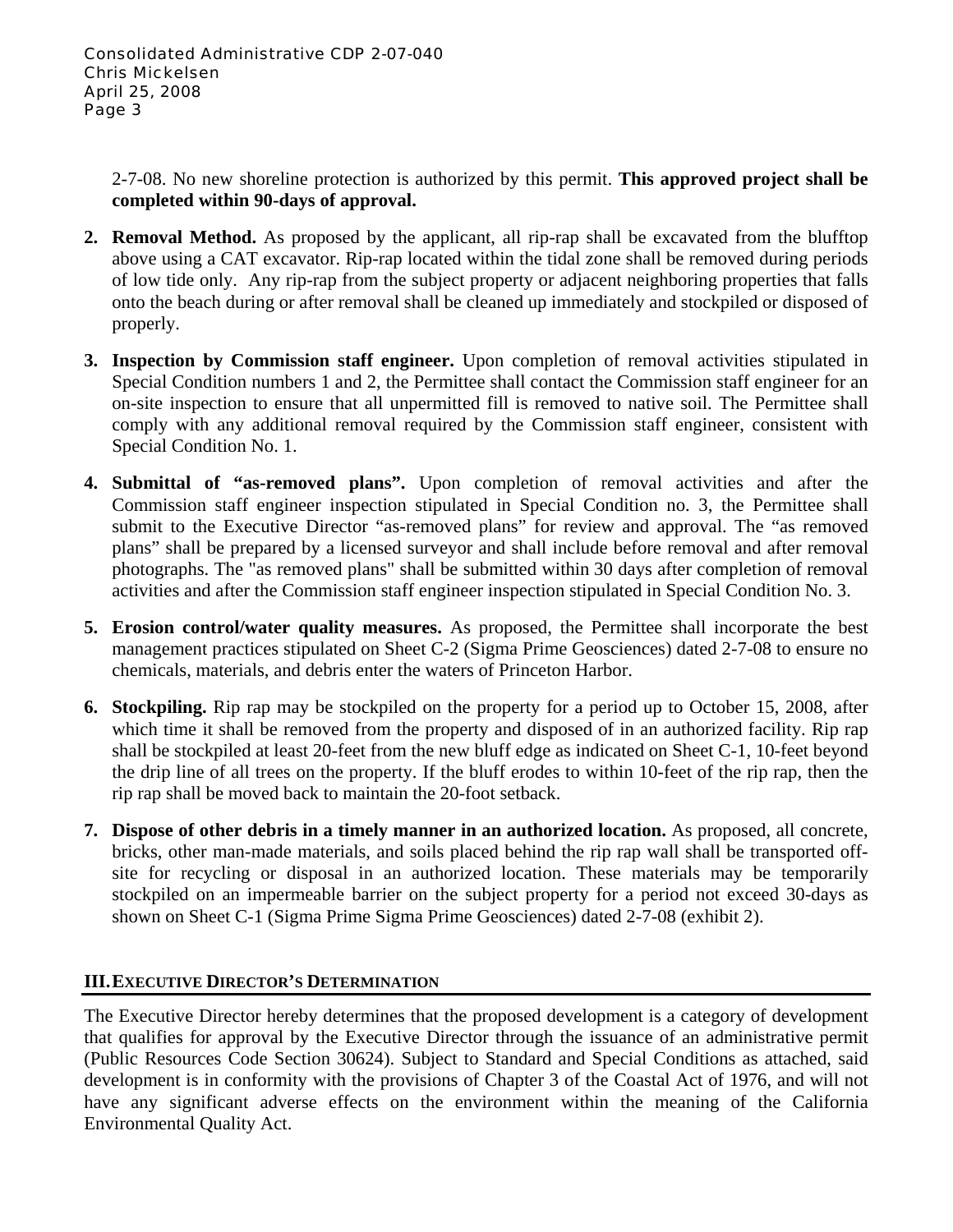#### **IV. FINDINGS FOR EXECUTIVE DIRECTOR'S DETERMINATION**

#### **1. Project Location**

The applicant's property is located at 350 & 380 Princeton Avenue along Princeton Harbor in Princetonby-the-Sea, just north of Half Moon Bay, in San Mateo County. The proposed project is located both on the applicant's blufftop property and on the bluff and beach in front of the property, which is also called Ocean Boulevard, a street that exists on paper map only, runs underwater and over a beach, and is subject to tidal action. The site has bisected coastal permitting jurisdiction between the Commission and San Mateo County. This is a consolidated coastal development permit for the entire site and project, consistent with Section 30601.3 of the Coastal Act.

#### **3. Project Description**

The proposed project consists of the removal of unpermitted fill including rip-rap and construction debris along the bluff and beach (Ocean Blvd), removal of concrete pad, and a request to stockpile the removed "natural" rip rap on the subject undeveloped property (APN 047-024-150). All existing rip rap is proposed to be removed. Most of this rip rap is currently hidden under a concrete slab that will also be removed. According to staff calculations, there is approximately 4,630 cubic yards or unpermitted fill on the site. The exact volume of unpermitted fill is unknown. The applicant proposes to remove all unpermitted fill, regardless of the estimated volume. The applicant estimates that roughly 60% of the unpermitted fill is man-made (e.g. concrete and construction debris). This would be trucked off-site and disposed of in an authorized facility. The remaining natural boulders and rocks would be stockpiled on the undeveloped property.

### **4. Coastal Act Consistency**

The main issues raised by this application are visual resources, water quality, public access, and coastal hazards. The project involves removal of rip rap, construction debris, and a concrete pad that was placed without benefit of a coastal development permit between 1975 and 2000 by Stan Furmanski and others. Currently, the existence of this rip rap and concrete pad along the shoreline alters natural landforms, is visually incompatible with the character of the surrounding area, and impedes lateral public access across the beach in front of the property. Once removed, the bluff area will be restored to virgin soil, thereby restoring the site's visual character and uncovering beach area for public access, consistent with 30251, 30210, and 30211 of the Coastal Act. To ensure that the rip rap is removed in a timely manner, Special Condition No. 1 requires that the project be completed within 90 days of approval. Further Special Conditions 3 and 4 require inspection by the Commission's staff engineer and submittal of "as removed" plans and photographs to the Executive Director. To ensure that removal activities do not damage the beach or water quality, Special Condition no. 2 requires, as proposed by the applicant, requires that all removal activities be conducted from the blufftop property above and that best management practices (BMPs) be implemented to protect water quality.

The proposed project also involves a request to stockpile the removed "natural" rip rap on the subject property (APN 047-024-150). The applicant states the reason for the on-site stockpiling is to have the rock available in case a Princeton "area-wide" solution to erosion on its shores that includes a rip rap wall is approved, some of the needed rip rap would be readily available. Allowing a large pile of boulders to persist on the undeveloped property for an unspecified period of time is a visual impact, and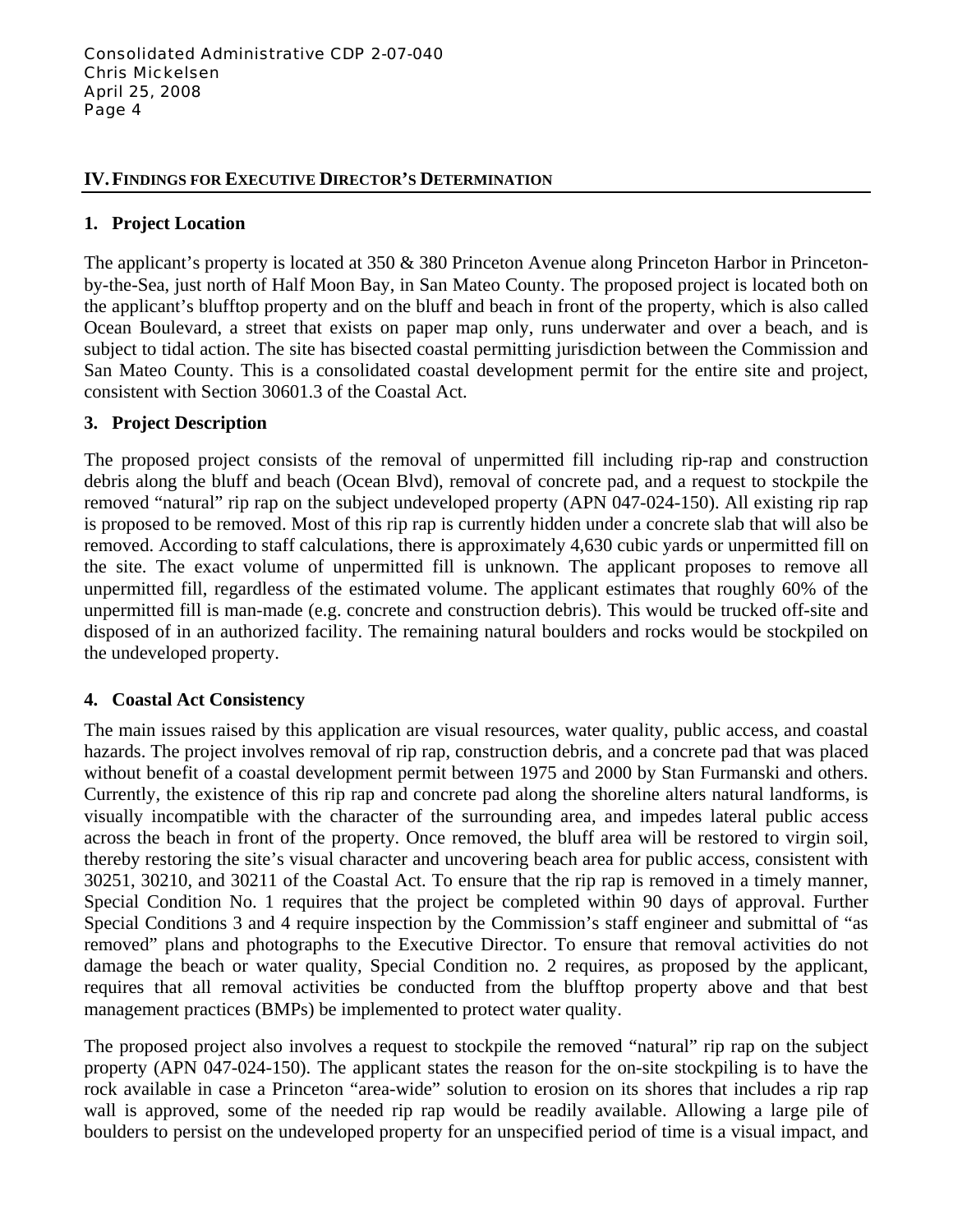could potentially pose a hazard to life and property, because its stability and structural integrity would not be assured, inconsistent with Sections 30251 and 30253 of the Coastal Act. If the bluff were to erode beneath the pile, the boulders could slide onto the beach and tidal area, impacting public access, visual resources, and marine resources. Therefore, Special Condition 6 authorizes the stockpiling for a period of time up to October 15, 2008 only, and requires that the stockpile be placed at least 20 feet from the bluff edge and 10-feet from the dripline of any tree.

As conditioned and proposed by the applicant, the proposed project would result in no impacts to public access, visual resources, water quality, or the stability or structural integrity of the site, consistent with Coastal Act sections 30251, 30210, 30211, and 30253.

# **5. Alleged Violation**

Development consisting of: 1) the placement of approximately 4,630 cubic yards of fill (consisting of dirt and construction debris) and rip-rap materials along the western edge of the subject property, extending below the mean high tide line; and 2) the construction of a concrete pad on top of the fill and rip-rap has taken place without benefit of a coastal development permit. This application has been submitted as a result of litigation settlement (*California Coastal Commission v. Furmanski et al.*, (Superior Court of San Mateo County, Case Number 412238). The current owner is not the original violator and has agreed to remove all the unpermitted development, consistent with the settlement. Although development has taken place prior to submission of this permit application, consideration of the application by the Commission has been based solely upon the policies of the LCP and the public access and public recreation policies of Chapter 3 of the Coastal Act. Approval of this permit does not constitute a waiver of any legal action with regard to the alleged violation, nor does it constitute an admission as to the legality of any development undertaken on the subject site without a coastal permit.

# **6. California Environmental Quality Act (CEQA)**

Section 13096 of the California Code of Regulations requires that a specific finding be made in conjunction with coastal development permit applications showing the application to be consistent with any applicable requirements of CEQA. Section 21080.5(d)(2)(A) of CEQA prohibits a proposed development from being approved if there are feasible alternatives or feasible mitigation measures available which would substantially lessen any significant adverse effect which the activity may have on the environment.

The Coastal Commission's review and analysis of land use proposals has been certified by the Secretary of Resources as being the functional equivalent of environmental review under CEQA. The preceding administrative coastal development permit findings discuss the relevant coastal resource issues with the proposal, and the permit conditions identify appropriate modifications to avoid and/or lessen any potential for adverse impacts to said resources. All public comments received to date have been addressed in the findings above, which are incorporated herein in their entirety by reference.

As such, there are no additional feasible alternatives nor feasible mitigation measures available which would substantially lessen any significant adverse environmental effects which approval of the proposed project, as conditioned, would have on the environment within the meaning of CEQA. Thus, if so conditioned, the proposed project will not result in any significant environmental effects for which feasible mitigation measures have not been employed consistent with CEQA Section  $21080.5(d)(2)(A)$ .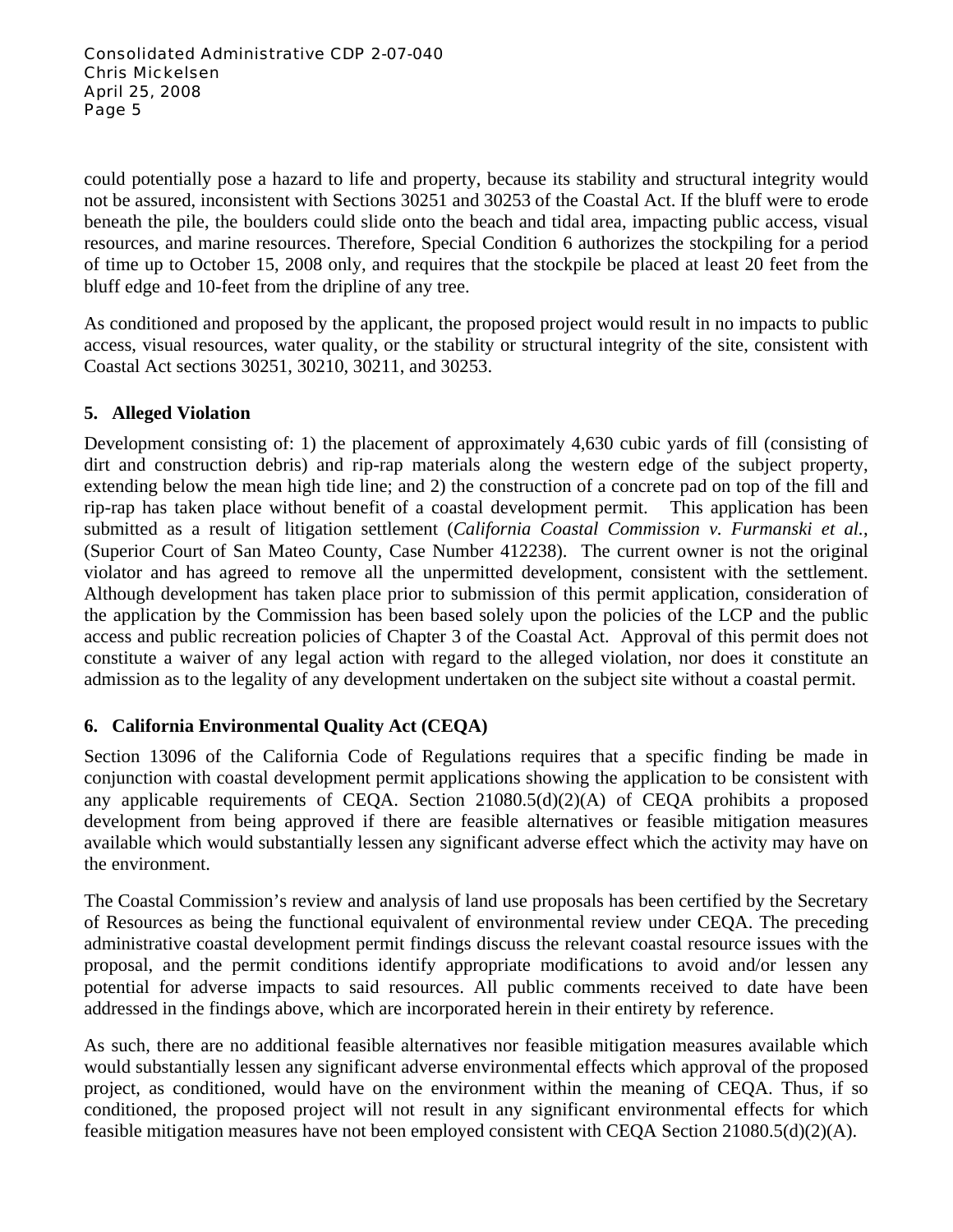# **V. ACKNOWLEDGMENT OF PERMIT RECEIPT/ACCEPTANCE OF CONTENTS**

I/We acknowledge that I/we have received a copy of this permit and have accepted its contents including all conditions.

Signature of Applicant (Chris Mickelsen) Date of signing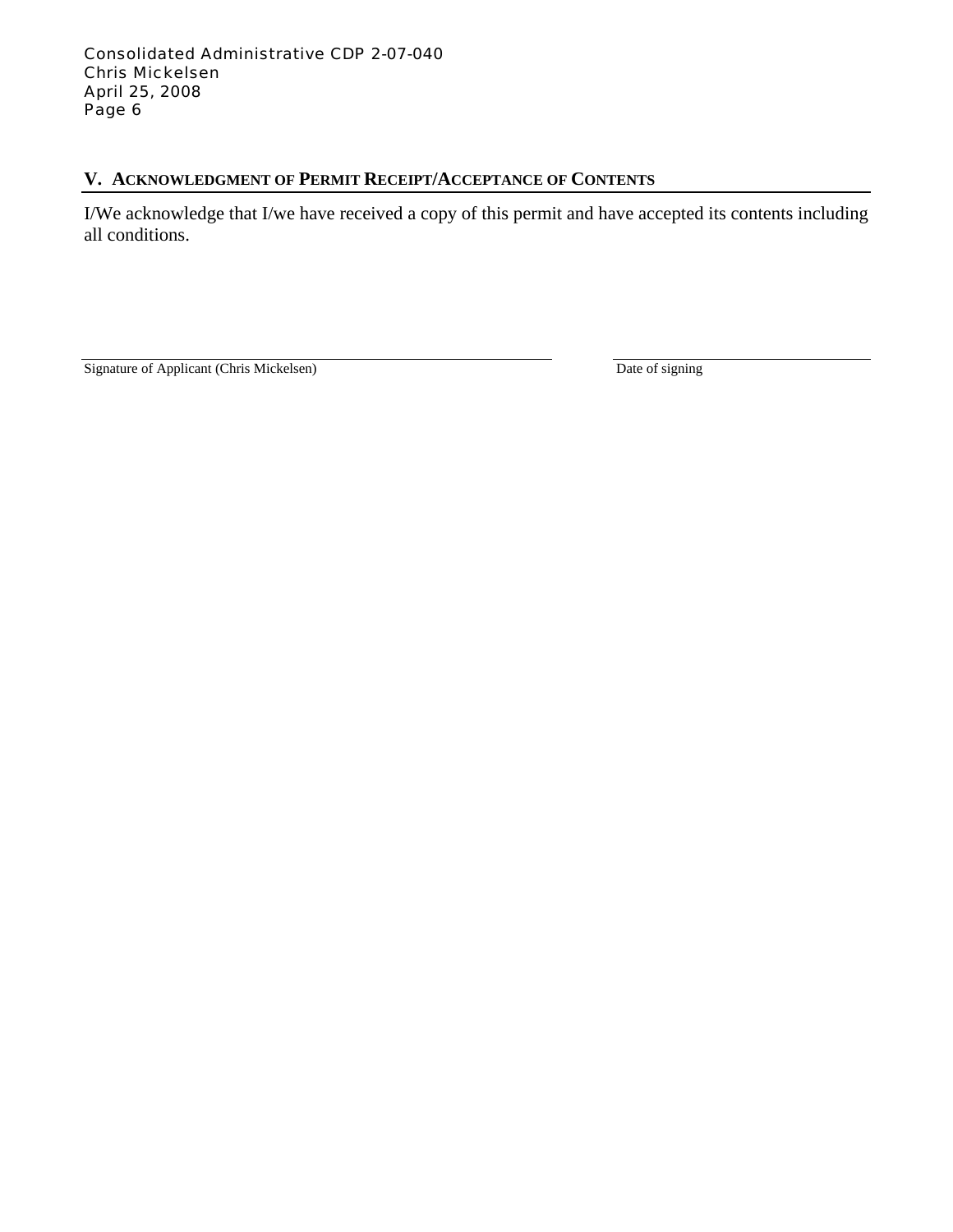



| <b>EXHIBIT NO.</b>                                           |
|--------------------------------------------------------------|
| APPLICATION NO <mark>.</mark><br>!~07—040(Mic <u>kelsen)</u> |
| Project Location                                             |
|                                                              |